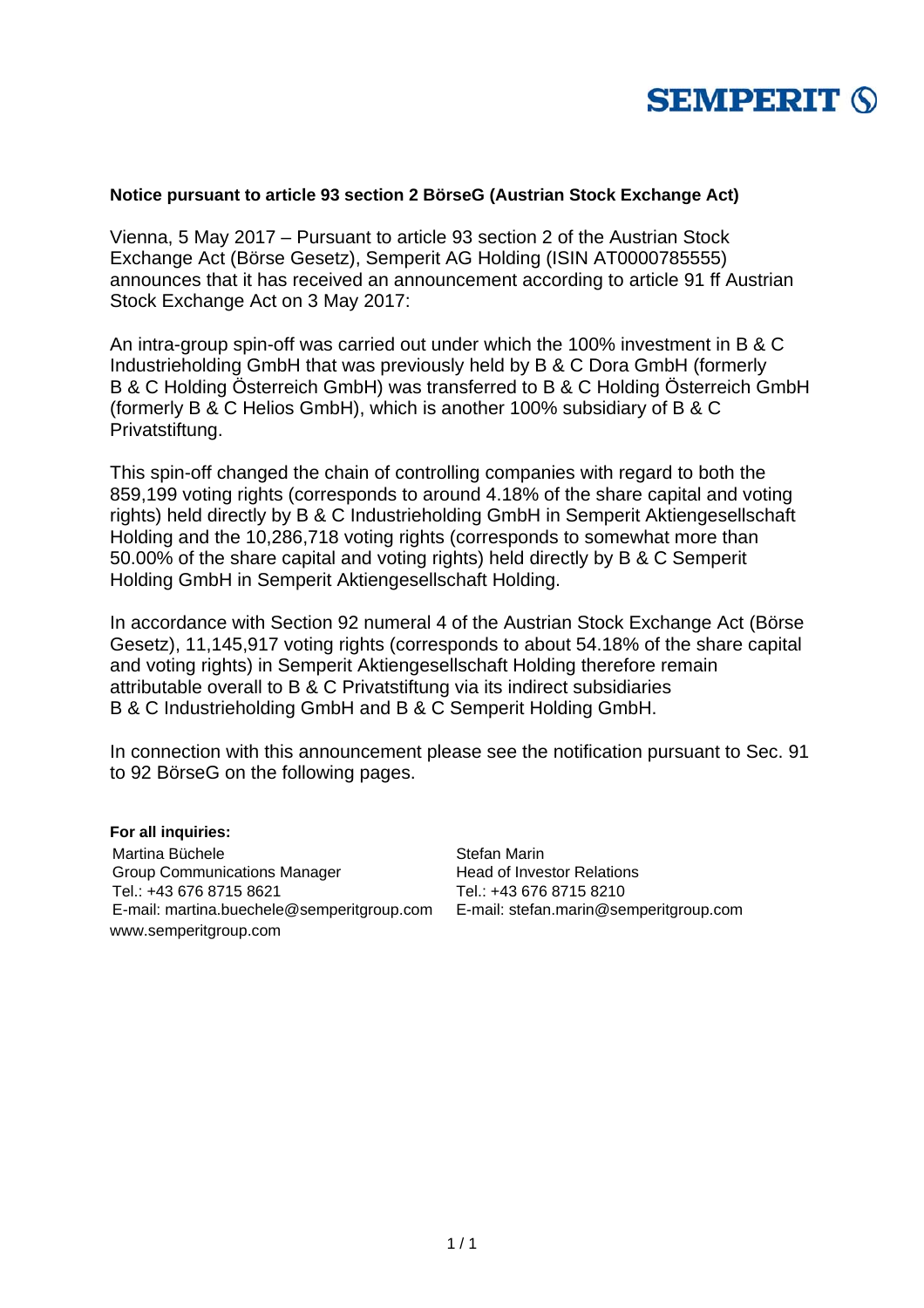# **Major holdings notification pursuant to Sec. 91 to 92 BörseG**

Wien, 3.5.2017

## **Overview**

#### **Notification made after deadline**

Caution: In case of violations of major holdings notification rules, please pay attention to Section 94a BörseG (Suspension of voting rights)

**1. Issuer:** Semperit Aktiengesellschaft Holding

**2. Reason for the notification:** Acquisition or disposal of voting rights

#### **3. Person subject to notification obligation**

**Name:** B&C Privatstiftung

**City:** Wien

**Country:** Österreich

**4. Name of shareholder(s):** B & C Industrieholding GmbH, B & C Semperit Holding

GmbH

### **5. Date on which the threshold was crossed or reached:** 29.4.2017

#### **6. Total positions**

|                                                                                | % of voting rights<br>attached to<br>shares $(7.A)$ | % of voting rights<br>through<br>financial/other<br>instruments $(7.B.1 +$<br>7.B.2) | <b>Total</b> of both in %<br>$(7.A + 7.B)$ | Total number of<br>voting rights of<br>issuer |  |  |
|--------------------------------------------------------------------------------|-----------------------------------------------------|--------------------------------------------------------------------------------------|--------------------------------------------|-----------------------------------------------|--|--|
| Resulting situation on the<br>date on which threshold<br>was crossed / reached | 54,18%                                              | 0.00%                                                                                | 54,18%                                     | 20.573.434                                    |  |  |
| Position of previous<br>notification (if applicable)                           | 54,18%                                              |                                                                                      |                                            |                                               |  |  |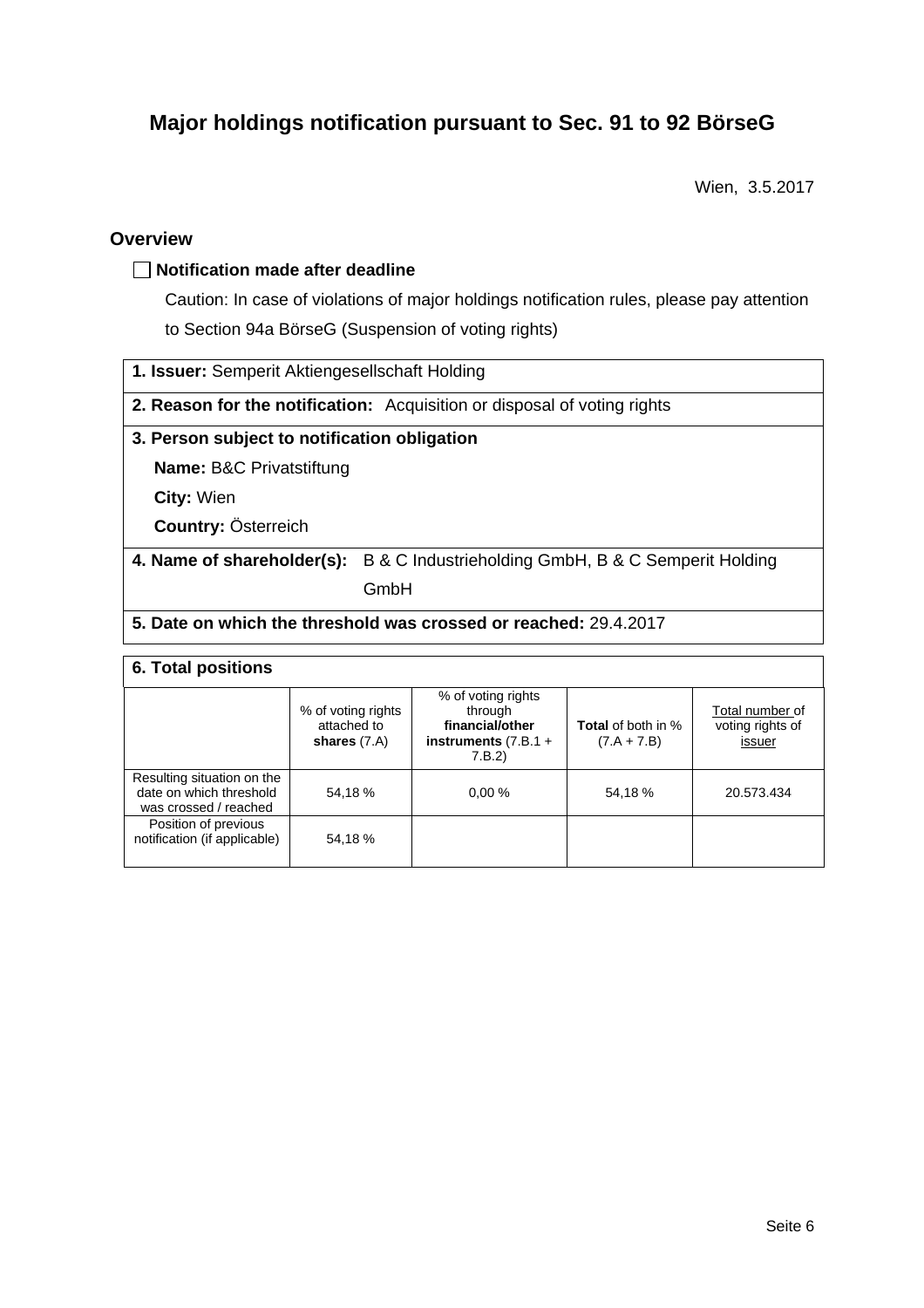## **Details**

## **7. Notified details of the resulting situation:**

| A: Voting rights attached to shares |                           |                             |                                  |                             |  |
|-------------------------------------|---------------------------|-----------------------------|----------------------------------|-----------------------------|--|
| <b>ISIN Code</b>                    |                           | Number of voting rights     | % of voting rights               |                             |  |
|                                     | Direct<br>(Sec 91 BörseG) | Indirect<br>(Sec 92 BörseG) | <b>Direct</b><br>(Sec 91 BörseG) | Indirect<br>(Sec 92 BörseG) |  |
| AT0000785555                        |                           | 11.145.917                  |                                  | 54,18%                      |  |
| <b>SUBTOTAL A</b>                   | 11.145.917                |                             | 54,18%                           |                             |  |

| B 1: Financial / Other Instruments pursuant to Sec. 91a para. 1 No. 1 BörseG |                        |                     |                                                                                      |                    |  |
|------------------------------------------------------------------------------|------------------------|---------------------|--------------------------------------------------------------------------------------|--------------------|--|
| Type of instrument                                                           | <b>Expiration Date</b> | Exercise Period     | Number of voting<br>rights that may be<br>acquired if the<br>instrument is exercised | % of voting rights |  |
|                                                                              |                        |                     |                                                                                      |                    |  |
|                                                                              |                        | <b>SUBTOTAL B.1</b> |                                                                                      |                    |  |

| B 2: Financial / Other Instruments pursuant to Sec. 91a para. 1 No. 3 BörseG |                    |                    |                               |                            |                       |
|------------------------------------------------------------------------------|--------------------|--------------------|-------------------------------|----------------------------|-----------------------|
| Type of instrument                                                           | Expiration<br>Date | Exercise<br>Period | Physical /<br>Cash Settlement | Number of<br>voting rights | % of voting<br>rights |
|                                                                              |                    |                    |                               |                            |                       |
|                                                                              |                    |                    | <b>SUBTOTAL B.2</b>           |                            |                       |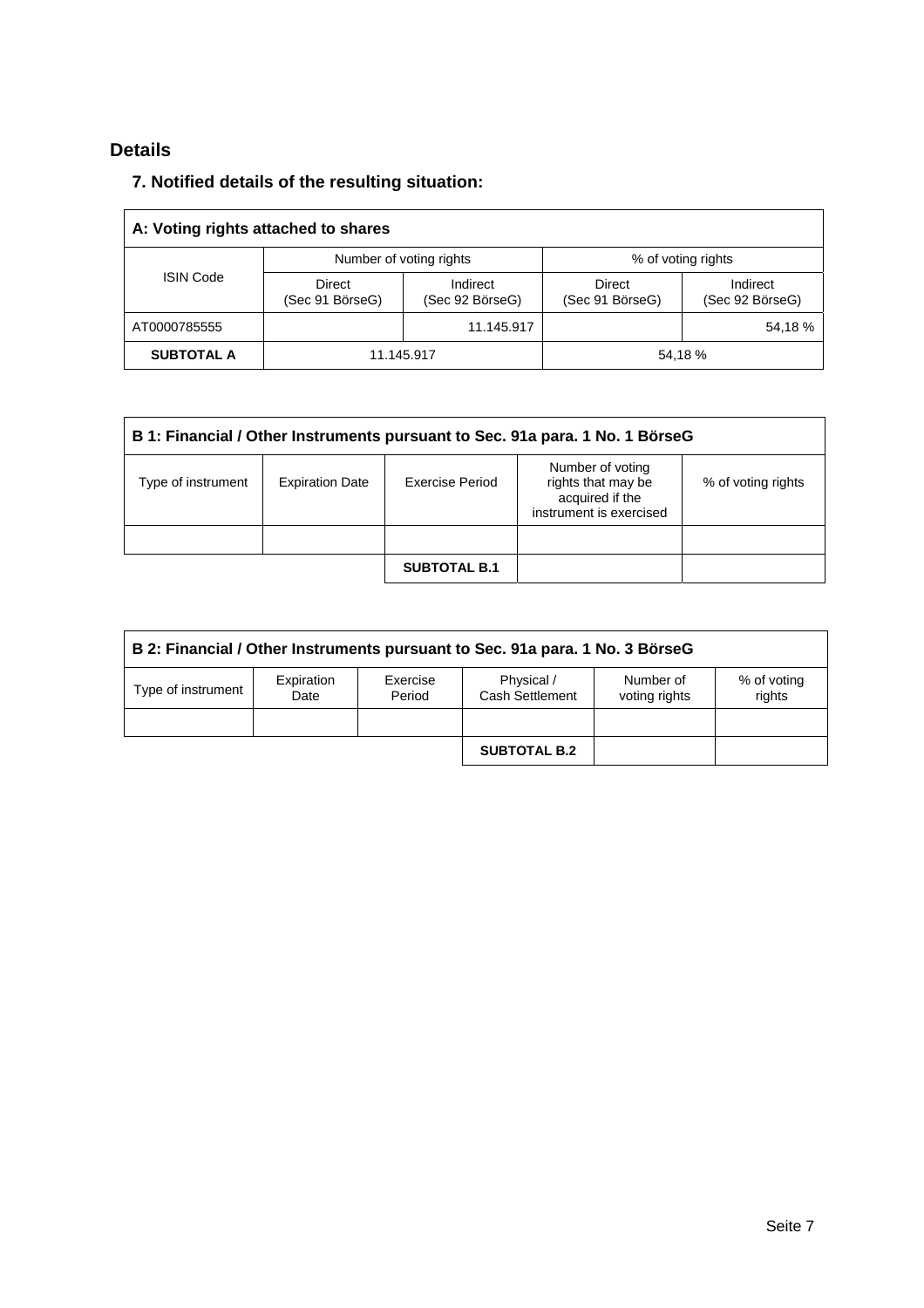## **8. Information in relation to the person subject to the notification obligation:**

 $\Box$  Person subject to the notification obligation is not controlled by any natural person or legal entity and does not control any other undertaking(s) holding directly or indirectly an interest in the (underlying) issuer.

 $\boxtimes$  Full chain of controlled undertakings through which the voting rights and/or the financial/other instruments are effectively held starting with the ultimate controlling natural person or legal entity:

| No. | <b>Name</b>                                   | Directly<br>controlled by No. | <b>Shares</b> held<br>$\frac{directly}{\sqrt{ }}$ (%) | <b>Financial/other</b><br><b>instruments</b><br>held directly (%) | <b>Total of both</b><br>$(\% )$ |
|-----|-----------------------------------------------|-------------------------------|-------------------------------------------------------|-------------------------------------------------------------------|---------------------------------|
|     | B&C<br>Privatstiftung                         |                               |                                                       |                                                                   |                                 |
| 2   | <b>B&amp;C Holding</b><br>Österreich<br>GmbH  |                               |                                                       |                                                                   |                                 |
| 3   | B&C<br>Industrieholding<br>GmbH               | 2                             | 4,18%                                                 |                                                                   | 4,18%                           |
| 4   | <b>B&amp;C Lenzing</b><br><b>Holding GmbH</b> | 3                             |                                                       |                                                                   |                                 |
| 5   | <b>B&amp;C Semperit</b><br>Holding            | 4                             | 50,00 %                                               |                                                                   | 50,00 %                         |
|     |                                               |                               |                                                       |                                                                   |                                 |

## **9. In case of proxy voting**

Date of general meeting: -

Voting rights after general meeting: - is equivalent to - voting rights.

## **10. Sonstige Kommentare:**

Im Zuge einer gruppeninternen Spaltung ist die bislang von der B & C Dora GmbH (vormals B & C Holding Österreich GmbH) gehaltene 100% Beteiligung an der B & C Industrieholding GmbH auf die B & C Holding Österreich GmbH (vormals B & C Helios GmbH), eine andere 100% Tochtergesellschaft der B & C Privatstiftung, übertragen werden.

Aufgrund dieser Spaltung hat sich die Kette der kontrollierten Unternehmen im Hinblick auf die von der B & C Industrieholding GmbH direkt gehaltenen 859.199 Stimmrechte (entspricht rund 4,18% des Aktienkapitals und der Stimm-rechte) an der Semperit Aktiengesellschaft Holding und die von der B & C Semperit Holding GmbH direkt gehaltenen 10.286.718 Stimmrechte (entspricht etwas über 50,00% des Aktienkapitals und der Stimmrechte) an der Semperit Aktiengesellschaft Holding geändert.